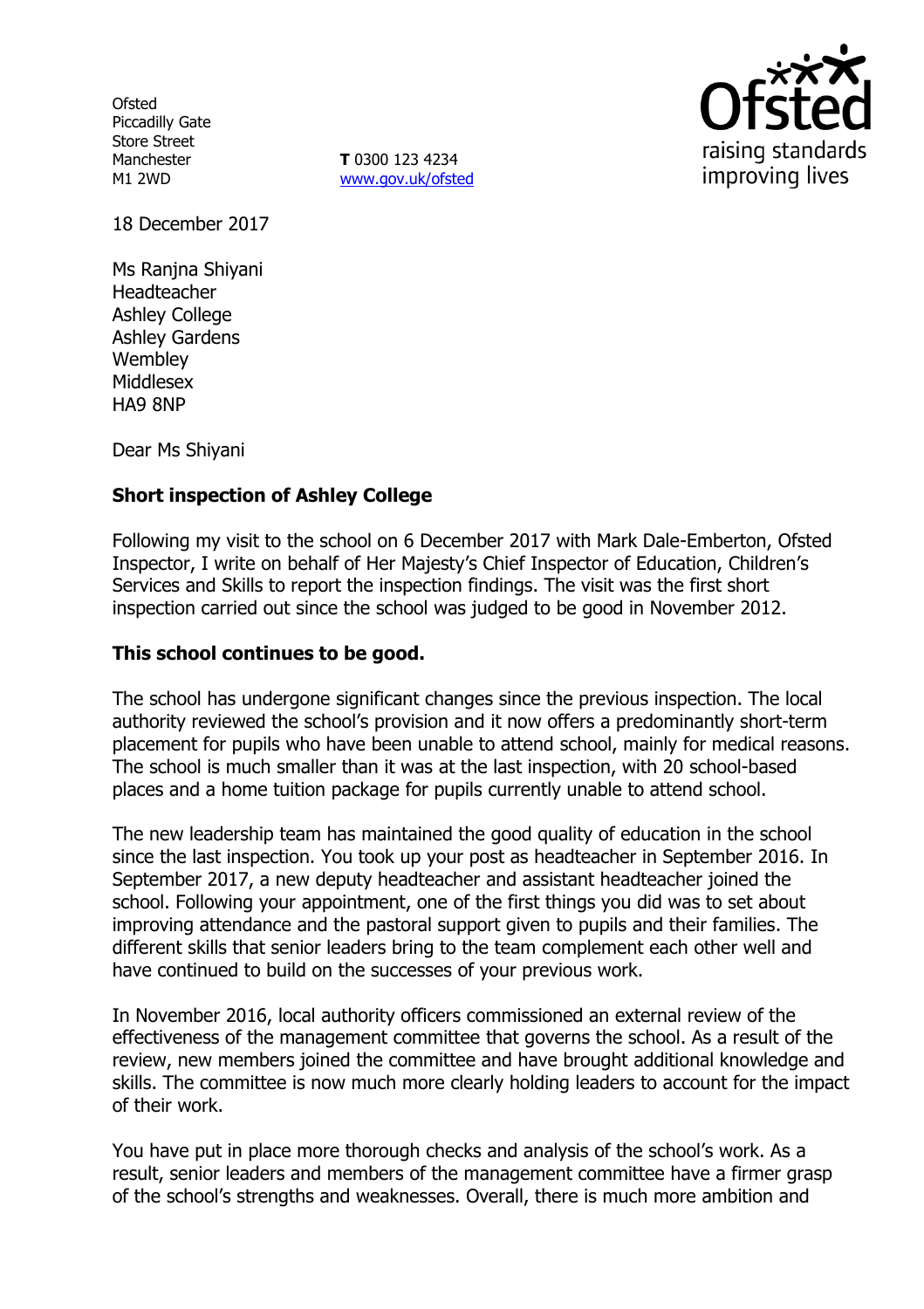

aspiration for pupils. Everyone is energised and focused on improving the school still further. The school building is vibrant and welcoming. There are a wide range of resources, including new technologies available to teachers and pupils. Attractive displays of pupils' work around the school proudly celebrate their achievement.

# **Safeguarding is effective.**

Leaders have put in place clear and secure systems to ensure that pupils are helped to keep safe. When pupils start their placement at the school, a great deal of care is taken to find out about their welfare needs. Leaders ensure that appropriate and personalised early help is in place so that pupils can settle quickly. Leaders hold six-weekly reviews for each pupil. Parents and carers, healthcare and local authority professionals also attend these meetings. This ensures that pupils and their families receive the care and support they need, at the right time.

Staff are well trained in managing pupils' welfare needs. They report and share any concerns that they have quickly. The school has a daily briefing where staff discuss pupils' successes and any concerns. Staff take a great deal of care on how they teach pupils about staying safe. Leaders make sure that they consult with external agencies and are sensitive to pupils' previous experiences when they teach, for example, healthrelated topics.

Pupils feel safe at school. They told inspectors that bullying does not happen. They know how to stay safe online. There were no replies to Parent View, Ofsted's questionnaire for parents. However, inspectors spoke to parents and reviewed the school's own surveys. Parents believe that their children are safe and well looked after. One parent reported, 'The support is holistic, very well organised and welcoming.' Overall, the leadership team has ensured that safeguarding arrangements are fit for purpose.

# **Inspection findings**

- We first agreed to focus on the actions leaders are taking to improve pupils' attendance. This is because pupils referred for placements at the school have typically very poor attendance.
- Leaders have put a great deal of time and persistence into improving attendance. Systems and procedures to monitor attendance are now more thorough. For example, staff use rewards to celebrate good attendance and the decision to introduce breakfast clubs has supported Year 11 pupils to improve their attendance. However, staff will also have difficult conversations with parents and pupils where needed to highlight the importance of attending school regularly. Higher expectations, strong oversight by senior leaders and the development of a 'no excuses' culture are at the heart of the school's attendance strategy.
- Inspectors reviewed a variety of attendance information and case studies for individual pupils. Over the last two years, there have been significant improvements in overall attendance, including for those who receive and engage in home tuition.
- We next agreed to look at the extent to which the school was able to help pupils settle quickly and make a success of their time at the school.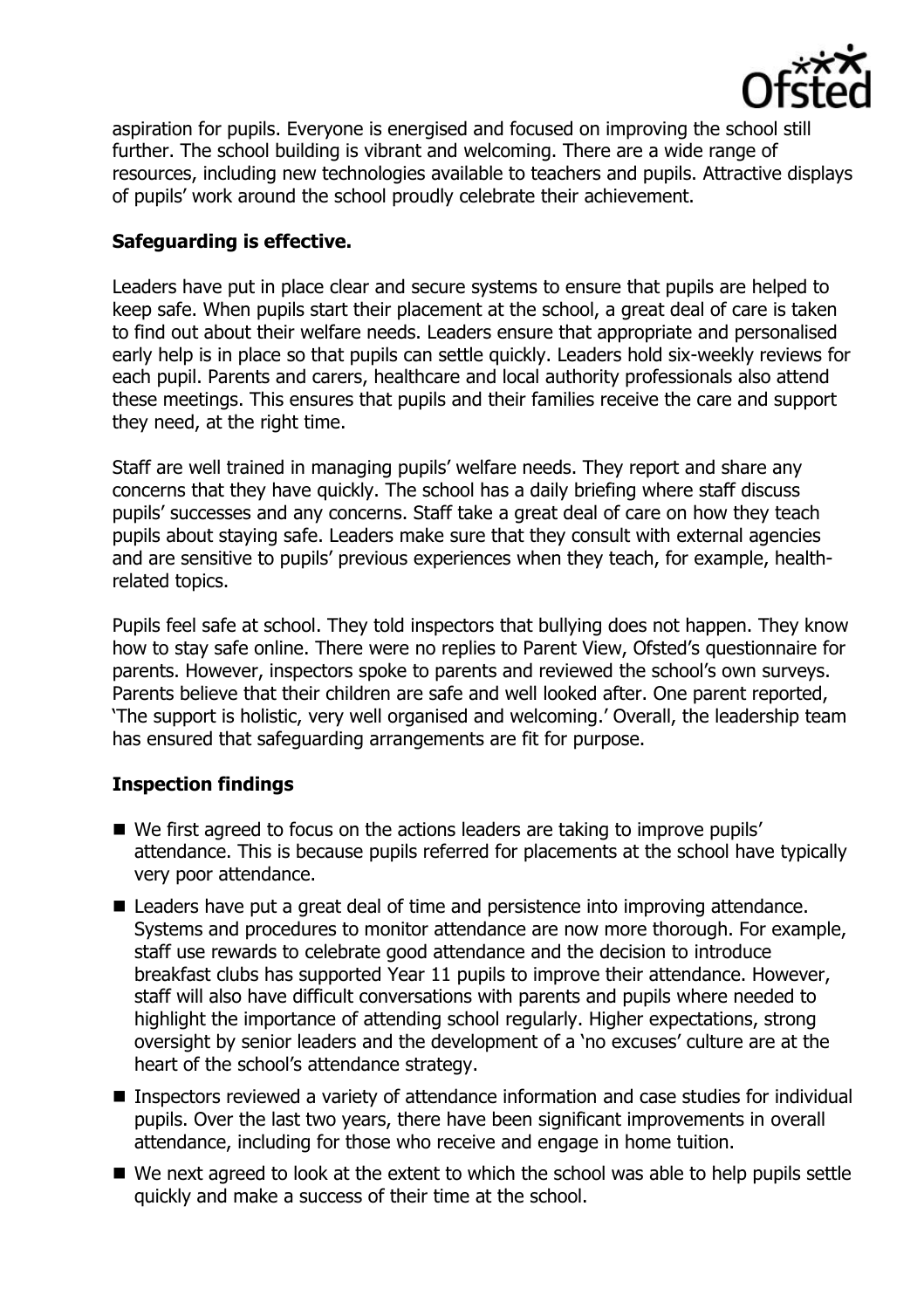

- The school's work to help and support pupils is a strength of the school. Leaders quickly build an accurate picture of pupils' learning needs and backgrounds. They share and discuss information with teachers quickly. As many pupils have been out of school for a long time, leaders and teachers also check on pupils' prior knowledge and skills.
- These checks help teachers to understand what pupils can and cannot do in relation to their different subjects. Reviews of work and observations of learning show that teachers effectively plan to help pupils to close gaps in their knowledge and understanding. They monitor progress effectively and ensure that pupils access appropriate tasks and make good progress. This equally applies to pupils receiving home tuition. For example, teachers make arrangements to ensure that these pupils take part in science experiments where practicable. These activities help to engage pupils' interest and to deepen their knowledge and understanding.
- **Pupils reported that their teachers are helpful and encouraging. They help pupils to** become confident and to believe in themselves. One parent commented: 'Staff pace learning according to my child's needs.'
- Leaders are aware that some pupils' targets could be even more aspirational, particularly for pupils staying at the school on long-term placements. Leaders acknowledged that, in some cases, there was scope for teachers to help pupils to be even more resilient by challenging them, in a sensitive way, to take on more difficult work.
- Finally, we agreed to evaluate the school's curriculum and how it helps pupils to achieve well, taking into account their different needs and abilities. This was because some pupils, such as those in Year 11, are on long-term placements and take their examinations at the school. We also explored how successful the school is in helping pupils move back to a mainstream school.
- The well-designed curriculum provides a variety of GCSE and work-related courses that suit pupils' needs and aspirations. Leaders carefully choose work-related courses that help pupils to gain valuable knowledge and skills, particularly when they have been out of education for a long time. For example, in 2017 all pupils achieved a range of accredited qualifications, including mathematics, science and English, enabling them to successfully move to the next stage of their education. The most able achieved well and progressed on to sixth forms or colleges to study A-level courses. Overall, all groups of pupils typically make good progress and achieve well.
- At key stage 3, effective links with the 'home school' help teachers to have a clearer picture of what pupils were previously learning. There is also a suitable focus on teaching pupils the literacy and numeracy skills they need to be successful learners. Pupils receiving home tuition study a personalised package that leaders and teachers review regularly. This helps pupils to become more motivated with their learning.
- $\blacksquare$  The school has been successful this year in helping some pupils move back into a mainstream school. The school has also been successful in enabling some pupils to move from receiving their education at home to attending the school site. As the school is now admitting more short-term placements, leaders acknowledge that the number of pupils moving back into mainstream schooling needs to increase.